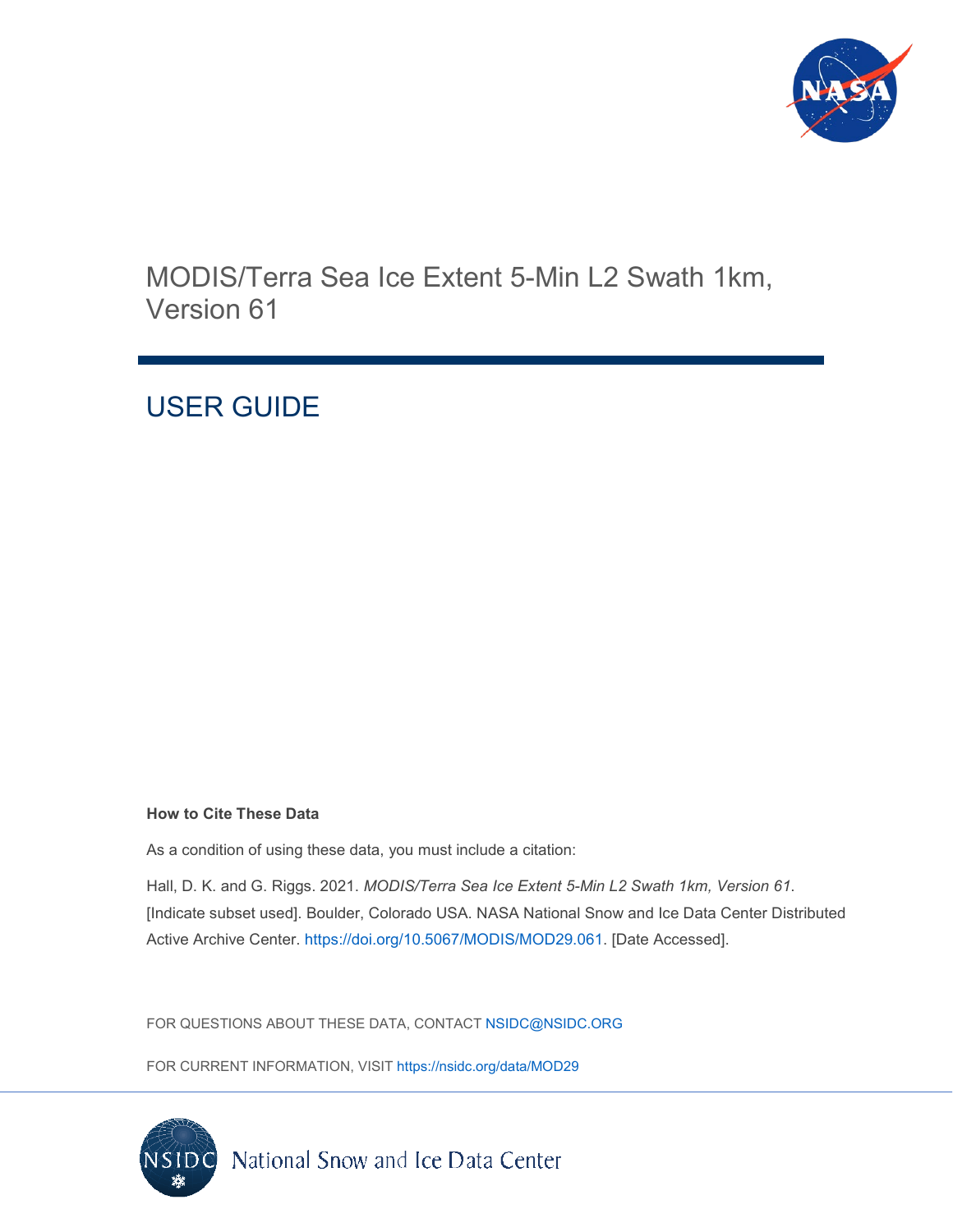# **TABLE OF CONTENTS**

| $\mathbf{1}$ |       |       |  |  |
|--------------|-------|-------|--|--|
|              | 1.1   |       |  |  |
| 1.2          |       |       |  |  |
|              | 1.3   |       |  |  |
|              |       | 1.3.1 |  |  |
|              |       | 1.3.2 |  |  |
|              |       | 1.3.3 |  |  |
|              |       | 1.3.4 |  |  |
|              |       |       |  |  |
|              |       | 1.4.1 |  |  |
|              |       | 1.4.2 |  |  |
|              |       | 1.4.3 |  |  |
|              |       | 1.4.4 |  |  |
|              | 1.5   |       |  |  |
|              |       | 1.5.1 |  |  |
|              |       | 1.5.2 |  |  |
| 2            |       |       |  |  |
|              | 2.1   |       |  |  |
|              | 2.2   |       |  |  |
|              | 2.3   |       |  |  |
|              | 2.4   |       |  |  |
|              |       | 2.4.1 |  |  |
|              |       | 2.4.2 |  |  |
|              |       | 2.4.3 |  |  |
|              |       | 2.4.4 |  |  |
|              | 2.5   |       |  |  |
|              |       | 2.5.1 |  |  |
|              | 2.5.2 |       |  |  |
|              | 2.5.3 |       |  |  |
|              | 2.5.4 |       |  |  |
|              |       | 2.5.5 |  |  |
|              | 2.6   |       |  |  |
|              | 2.7   |       |  |  |
|              |       | 2.7.1 |  |  |
|              |       | 2.7.2 |  |  |
| 3            |       |       |  |  |
| 4            |       |       |  |  |
| 5            |       |       |  |  |
| 6            |       |       |  |  |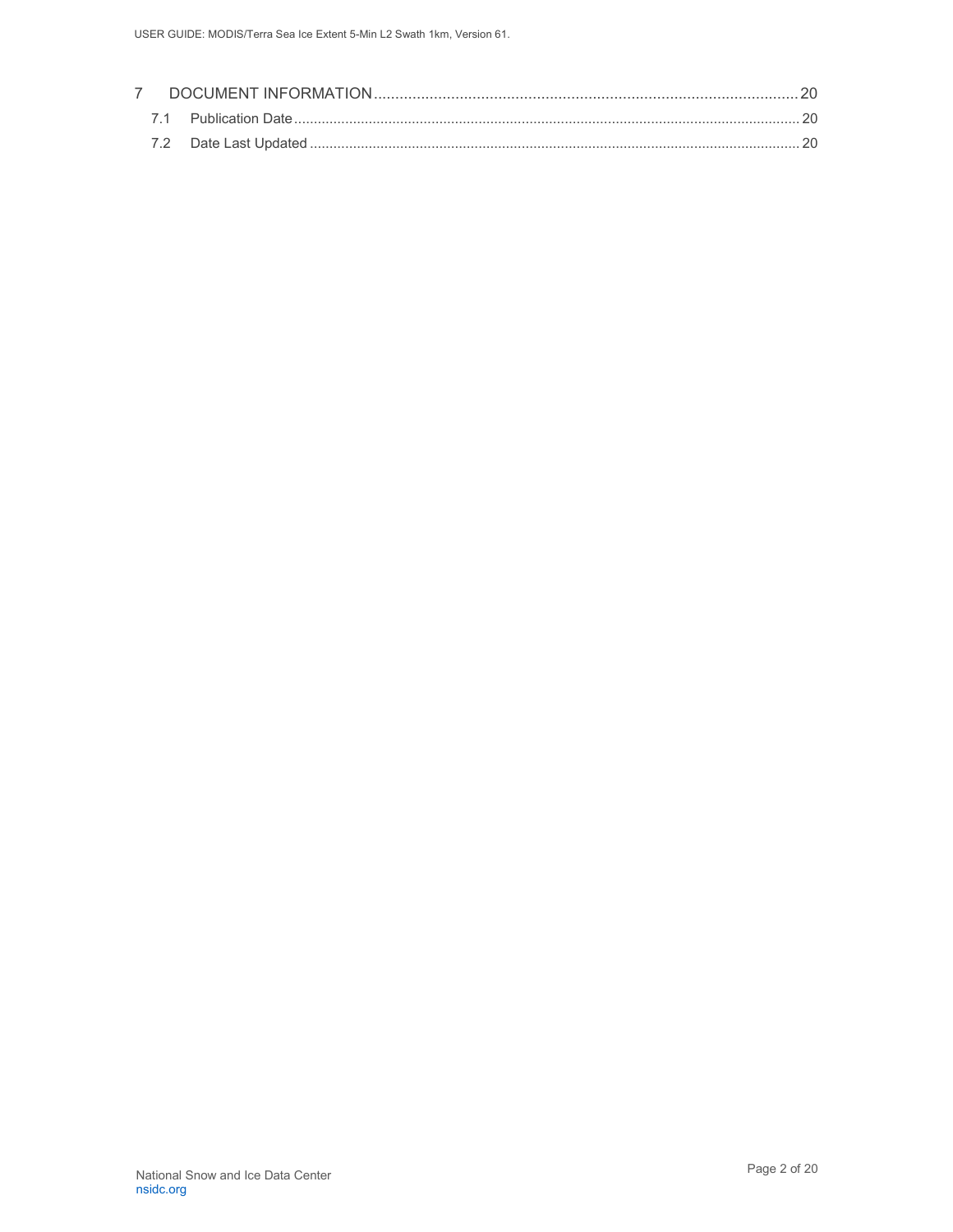# <span id="page-3-0"></span>1 DATA DESCRIPTION

Sea ice is detected using the Normalized Difference Snow Index (NDSI) and ice surface temperature (IST) is estimated using the split-window technique. Snow-covered sea ice typically has a very high reflectance in visible bands and very low reflectance in the shortwave infrared; the NDSI reveals the magnitude of this difference. The MODIS sea ice algorithm calculates NDSI for all ocean pixels in daylight using Terra MODIS visible bands 4 and 6 and IST during both day and night using Terra MODIS thermal bands 31 and 32. The Scientific Data Sets (SDSs) included in this product are listed in Table 1 and a sample image of the data is provided in Figure 1.

<span id="page-3-1"></span>The terms "Version 61" and "Collection 6.1" are used interchangeably in reference to this release of MODIS data.

| <b>Parameter</b>                    | <b>Description</b>                                                                                                                                                                                                                                                                      | <b>Values</b>                                                                                                                                                                                            |
|-------------------------------------|-----------------------------------------------------------------------------------------------------------------------------------------------------------------------------------------------------------------------------------------------------------------------------------------|----------------------------------------------------------------------------------------------------------------------------------------------------------------------------------------------------------|
| Ice_Surface_Temperature             | IST is stored as calibrated data<br>(scaled integers). Use the<br>equation below to convert to K:<br>$IST = scale_factor *$<br>(calibrated_data-add_offset)<br>where $scale_factor = 0.01$ and<br>$add\_offset = 0.0$ <sup>1</sup><br>The valid range for ISTs is 210<br>K to 313.20 K. | 0.0: missing<br>$1.0:$ no decision<br>$11.0:$ night<br>$25.0:$ land<br>37.0: inland water<br>39.0: open ocean<br>50.0: cloud<br>243-273: expected range of<br>IST calibrated data values<br>655.35: fill |
| Ice_Surface_Temperature<br>Pixel QA | General quality estimate of the<br>IST algorithm output based on<br>MODIS bands 31 and 32.                                                                                                                                                                                              | 0: good quality<br>1: other quality<br>252: Antarctica mask<br>253: land mask<br>254: ocean mask<br>255: fill                                                                                            |

### 1.1 Parameters

Table 1**.** SDS Details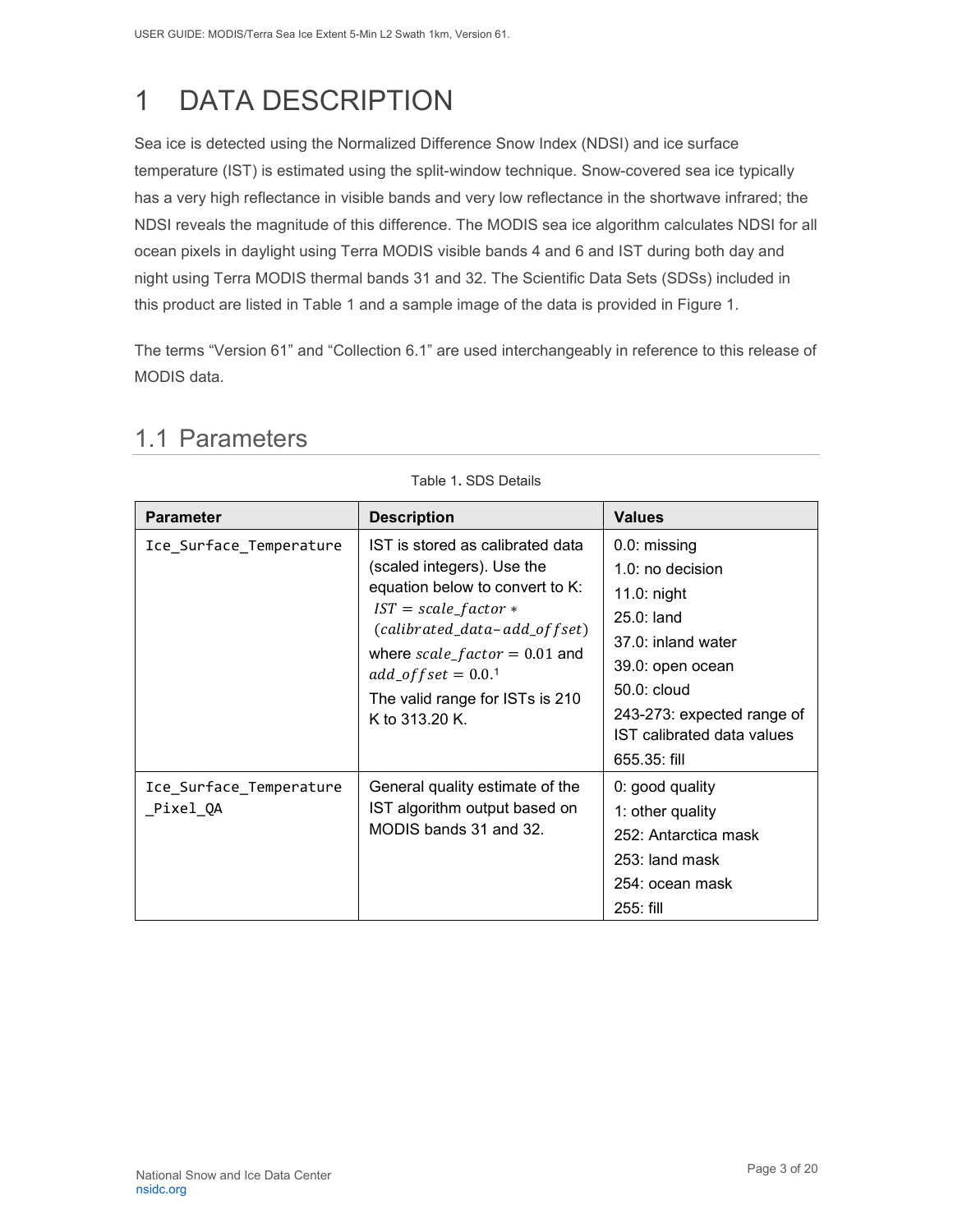| <b>Parameter</b>                                                                                           | <b>Description</b>                                                 | <b>Values</b>                                                                        |  |
|------------------------------------------------------------------------------------------------------------|--------------------------------------------------------------------|--------------------------------------------------------------------------------------|--|
| Sea_Ice_by_Reflectance                                                                                     | Sea ice extent                                                     | 0: missing                                                                           |  |
|                                                                                                            |                                                                    | 1: no decision                                                                       |  |
|                                                                                                            |                                                                    | $11:$ night                                                                          |  |
|                                                                                                            |                                                                    | $25:$ land                                                                           |  |
|                                                                                                            |                                                                    | 37: inland water                                                                     |  |
|                                                                                                            |                                                                    | 39: ocean                                                                            |  |
|                                                                                                            |                                                                    | 50: cloud                                                                            |  |
|                                                                                                            |                                                                    | 100: lake ice                                                                        |  |
|                                                                                                            |                                                                    | 200: sea ice                                                                         |  |
|                                                                                                            |                                                                    | 254: detector saturated                                                              |  |
|                                                                                                            |                                                                    | 255: fill                                                                            |  |
| Sea_Ice_by_Reflectance                                                                                     | General quality estimate of the                                    | 0: good quality                                                                      |  |
| _Pixel_QA                                                                                                  | sea Ice algorithm output.                                          | 1: other quality                                                                     |  |
|                                                                                                            |                                                                    | 252: Antarctica mask                                                                 |  |
|                                                                                                            |                                                                    | 253: land mask                                                                       |  |
|                                                                                                            |                                                                    | 254: ocean mask                                                                      |  |
|                                                                                                            |                                                                    | 255: fill                                                                            |  |
| Latitude                                                                                                   | Coarse resolution (5 km)<br>latitudes for geolocating the<br>SDSs. | Values correspond to the<br>pixel center of 5 km x 5 km<br>blocks in the data array. |  |
| Longitude                                                                                                  | Coarse resolution (5 km)                                           | Values correspond to the                                                             |  |
|                                                                                                            | longitudes for geolocating the<br>SDSs.                            | pixel center of 5 km x 5 km<br>blocks in the data array.                             |  |
| <sup>1</sup> Values for scale_factor and add_of fset are also stored as Local Attributes with the IST SDSs |                                                                    |                                                                                      |  |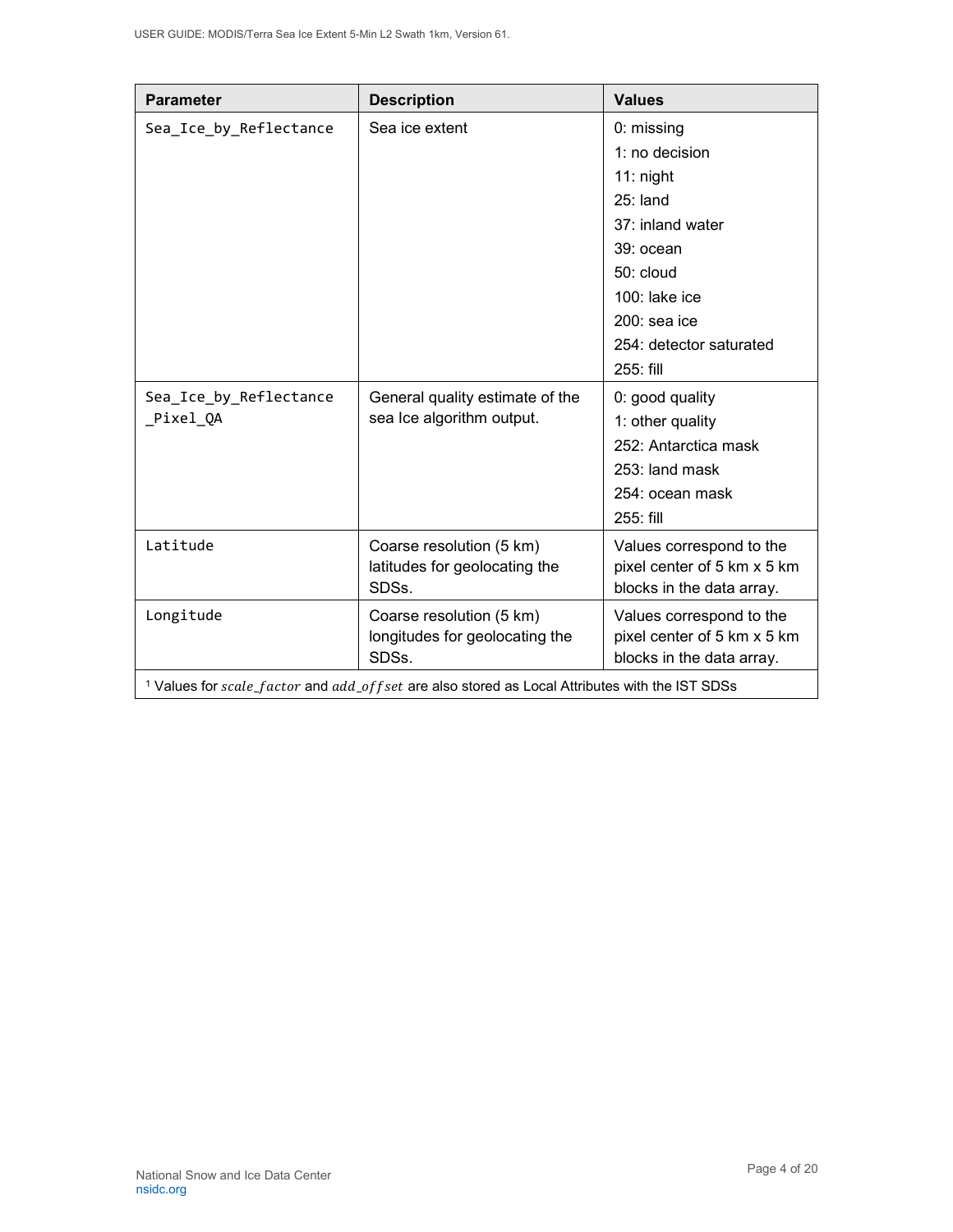# <span id="page-5-0"></span>1.2 Sample Image



Figure 1**.** Typical MODIS swath data showing sea ice extent (top center) and IST (top right) from the Arctic Ocean along the Alaska and Russia coasts. The IST interval shown here ranges from 265– 273 K. At 1-km resolution, details of sea ice extent can be seen in clear sky conditions. Subset images in the lower row of Chukchi Sea (middle) and Lisburne Peninsula, AK (right) reveal detail in data. Upper/lower left panels show corresponding false color image from MOD021KM to aid interpretation.

# <span id="page-5-1"></span>1.3 File Information

### <span id="page-5-2"></span>1.3.1 File Format

Data are provided in HDF-EOS2 format and are stored as 8-bit unsigned integers. For software and more information, visit the [HDF-EOS](https://portal.hdfgroup.org/display/support) website.

### <span id="page-5-3"></span>1.3.2 Data File

As shown in Figure 2, each data file includes two data fields (Sea\_Ice\_by\_Reflectance and Ice Surface Temperature), two data quality fields (Sea Ice by Reflectance Pixel QA and Ice\_Surface\_Temperature\_Pixel\_QA), and two geolocation data fields (Latitude and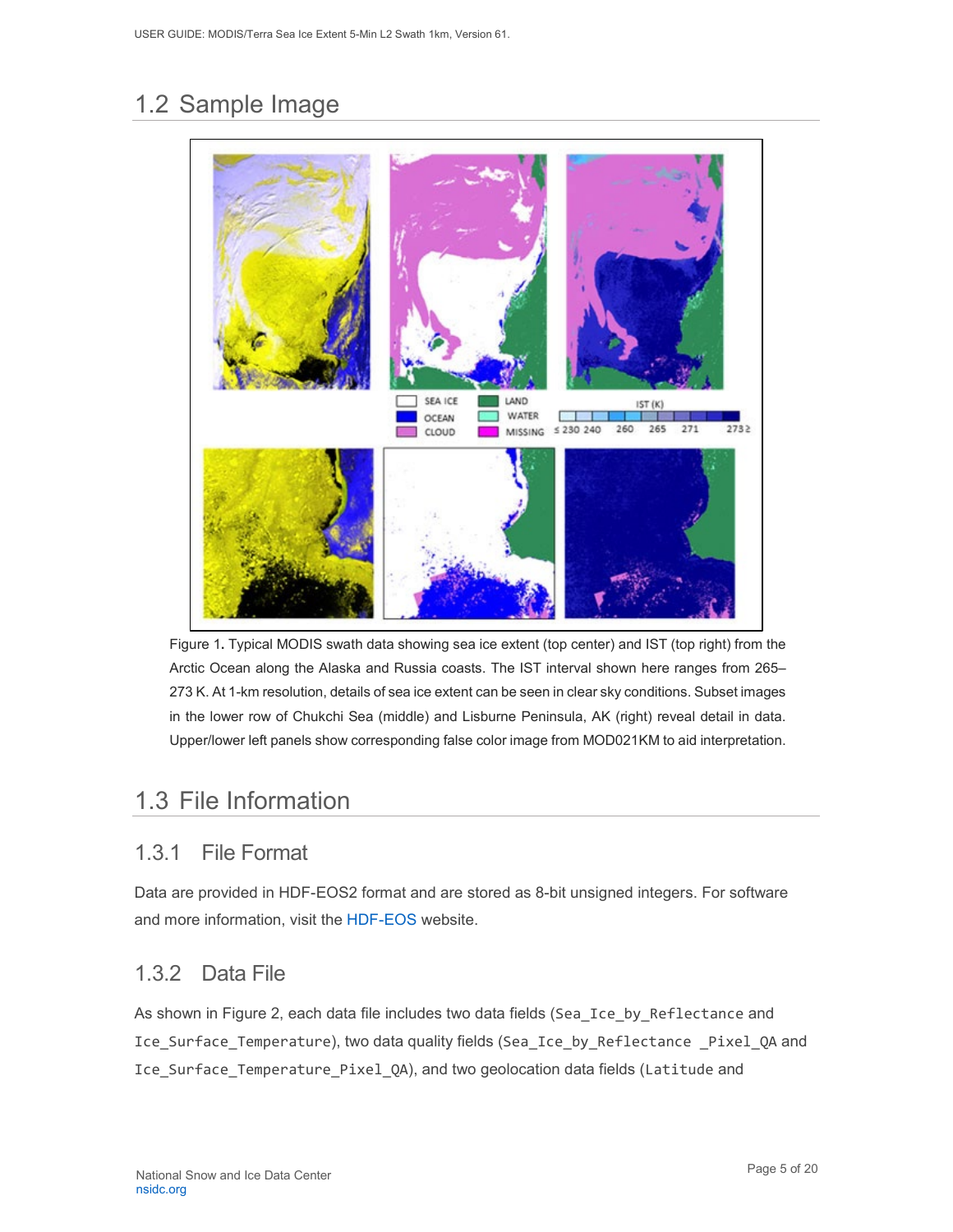Longitude). In addition, three file level metadata objects (CoreMetadata.0, ArchiveMetadata.0, and StructMetadata.0) are stored as global attributes in the HDF file.



Figure 2**.** This figure shows the MOD29 fields included in each data file as displayed with HDFView software.

### <span id="page-6-0"></span>1.3.3 Ancillary Files

A browse image file (.jpg) and metadata file (.xml) are provided with each data file.

### <span id="page-6-1"></span>1.3.4 Naming Convention

Files are named according to the following convention and as described in Table 2.

#### **File naming convention:**

```
MOD[PID].A[YYYY][DDD].[HHMM].[VVV].[yyyy][ddd][hhmmss].hdf
```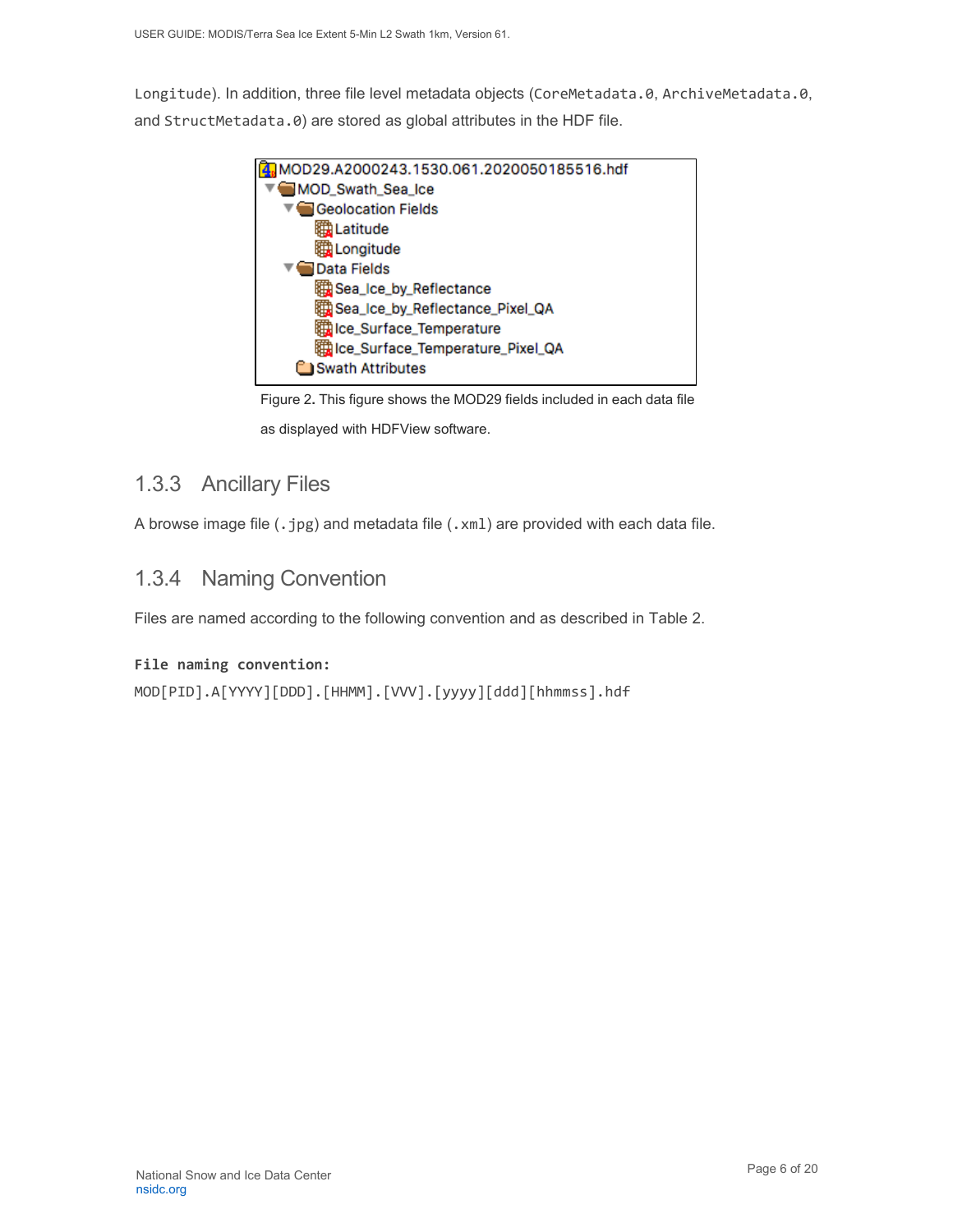| MOD         | MODIS/Terra                          |
|-------------|--------------------------------------|
| PTD         | Product ID                           |
| A           | Acquisition date follows             |
| YYYY        | Acquisition year                     |
| סמם         | Acquisition day of year              |
| <b>HHMM</b> | Acquisition hour and minute in GMT   |
| <b>VVV</b>  | Version (Collection) number          |
| уууу        | Production year                      |
| hbb         | Production day of year               |
| hhmmss      | Production hour/minute/second in GMT |
| .hdf        | HDF-EOS formatted data file          |

Table 2. File Name Variables

#### **File name example:**

MOD29.A2000243.1530.061.2020050185516.hdf

**Note**: Data files contain important metadata, including global attributes that are assigned to the file and local attributes like coded integer keys that provide details about the data fields. In addition, each HDF-EOS data file has a corresponding XML metadata file (.xml), which contains some of the same internal metadata as the HDF-EOS file plus additional information regarding user support, archiving, and granulespecific post-production. For detailed information about MODIS metadata fields and values, see the MODIS Sea Ice User Guide to Collection 6.1 (Riggs et al., 2015).

## <span id="page-7-0"></span>1.4 Spatial Information

MOD29 data files contain five minutes of swath data, known as a swath scene. Five minutes of MODIS swath data typically comprise 203 full scans of the MODIS instrument and occasionally 204. With an along-track viewing path of 10 km, each scan acquires 10 pixels in the 1 km bands, and thus a scene typically contains 2,030 pixels in the along-track direction and occasionally 2,040. The instrument's ±55 degree scanning pattern yields 1,354 pixels per scene in the cross-track direction. In general, 144 5-minute scenes are acquired during daylight.

### <span id="page-7-1"></span>1.4.1 Coverage

Coverage is global. Terra's sun-synchronous, near-polar circular orbit is timed to cross the equator from north to south (descending node) at approximately 10:30 A.M. local time. Complete global coverage occurs every one to two days (more frequently near the poles). The following sites offer tools that track and predict Terra's orbital path: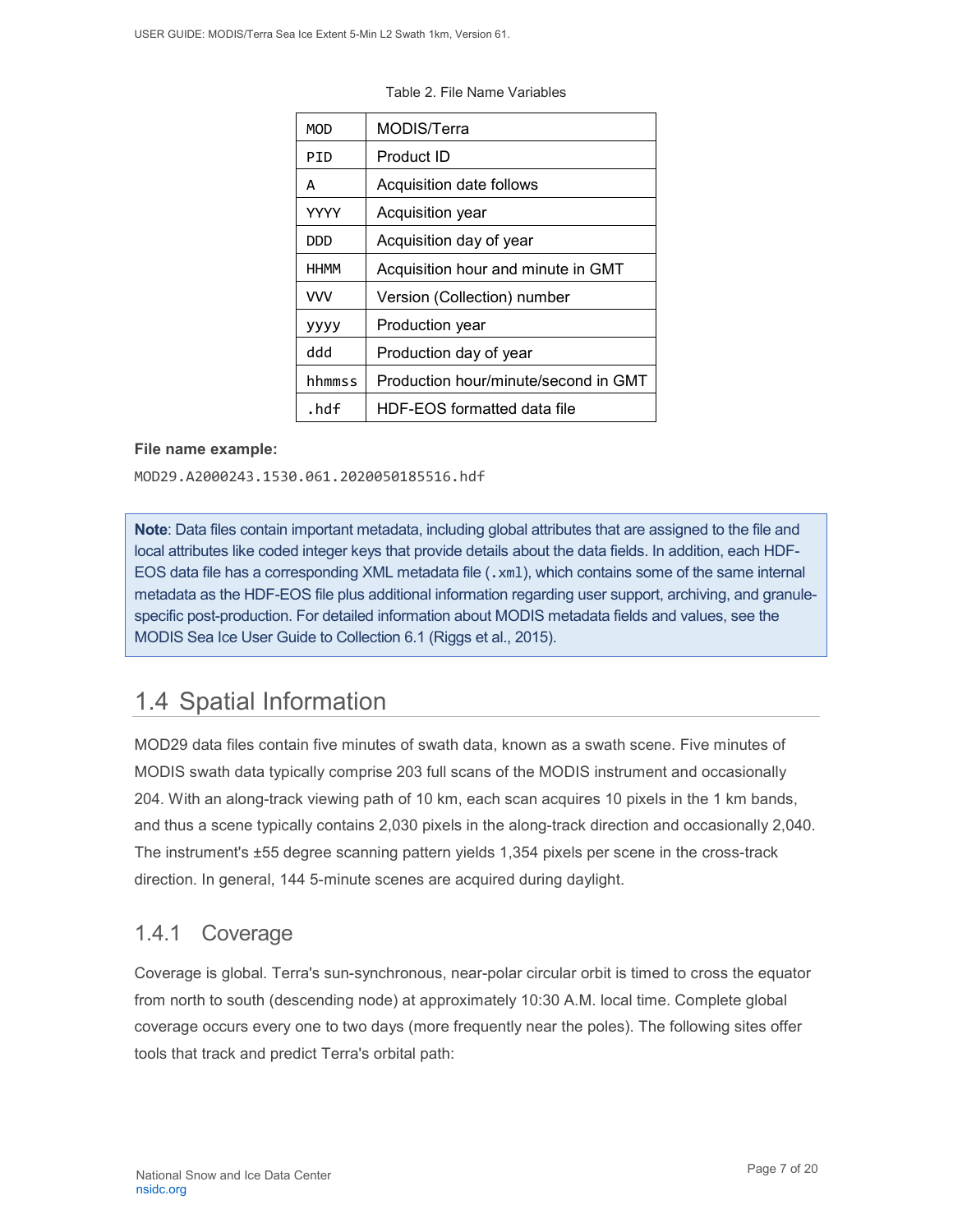- [Daily Terra Orbit Tracks,](http://www.ssec.wisc.edu/datacenter/terra/GLOBAL.html) Space Science and Engineering Center, University of Wisconsin-Madison
- [NASA LaRC Satellite Overpass Predictor](https://cloudsgate2.larc.nasa.gov/cgi-bin/predict/predict.cgi) (includes viewing zenith, solar zenith, and ground track distance to specified lat/lon)

#### <span id="page-8-0"></span>1.4.2 Projection

This data set is not projected. Swaths are georeferenced using the 5 km latitude and longitude array fields, which are based on GPS measurements, and reference the WGS84 datum.

#### <span id="page-8-1"></span>1.4.3 Resolution

1 km (at nadir) for data fields 5 km for geolocation fields

#### <span id="page-8-2"></span>1.4.4 Geolocation

Data in the 5 km 'Latitude' and 'Longitude' SDSs correspond to the center pixel of 5 x 5 blocks of 1 km pixels in the sea ice SDSs. The following section describes how to map the 5 km geolocation SDSs to MODIS 1 km sea ice SDSs.

HDF-EOS formatted data files contain dimension maps that specify how each dimension of each geolocation field relates to the corresponding dimension in each data field. When a data field and a geolocation field share a named dimension, no explicit map is needed. However, for data sets like MOD29/MYD29, in which the resolution of the geolocation dimension (5 km) differs from the resolution of the data dimension (1 km), two values; 'Offset' and 'Increment' are needed to fully define the mapping.

'Offset' specifies the location along the data dimension of the first data point with a corresponding entry along the geolocation dimension. 'Increment' then specifies the number of steps between subsequent data points with corresponding geolocation points. For MOD29/MYD29, 'Offset' = 2 and 'Increment'  $= 5$ , thus the first element  $(0,0)$  in the 'latitude' and 'longitude' fields corresponds to element (2,2) in the Sea Ice by Reflectance field. Increments of five pixels in the cross track and along track direction correspond to subsequent elements in the geolocation fields as shown in Figure 3.

The dimension map including the 'offset' and 'increment' is stored in the 'StructMetadata' global attribute. For more information about dimension maps and geolocation offsets and increments, see Riggs et al. (2015).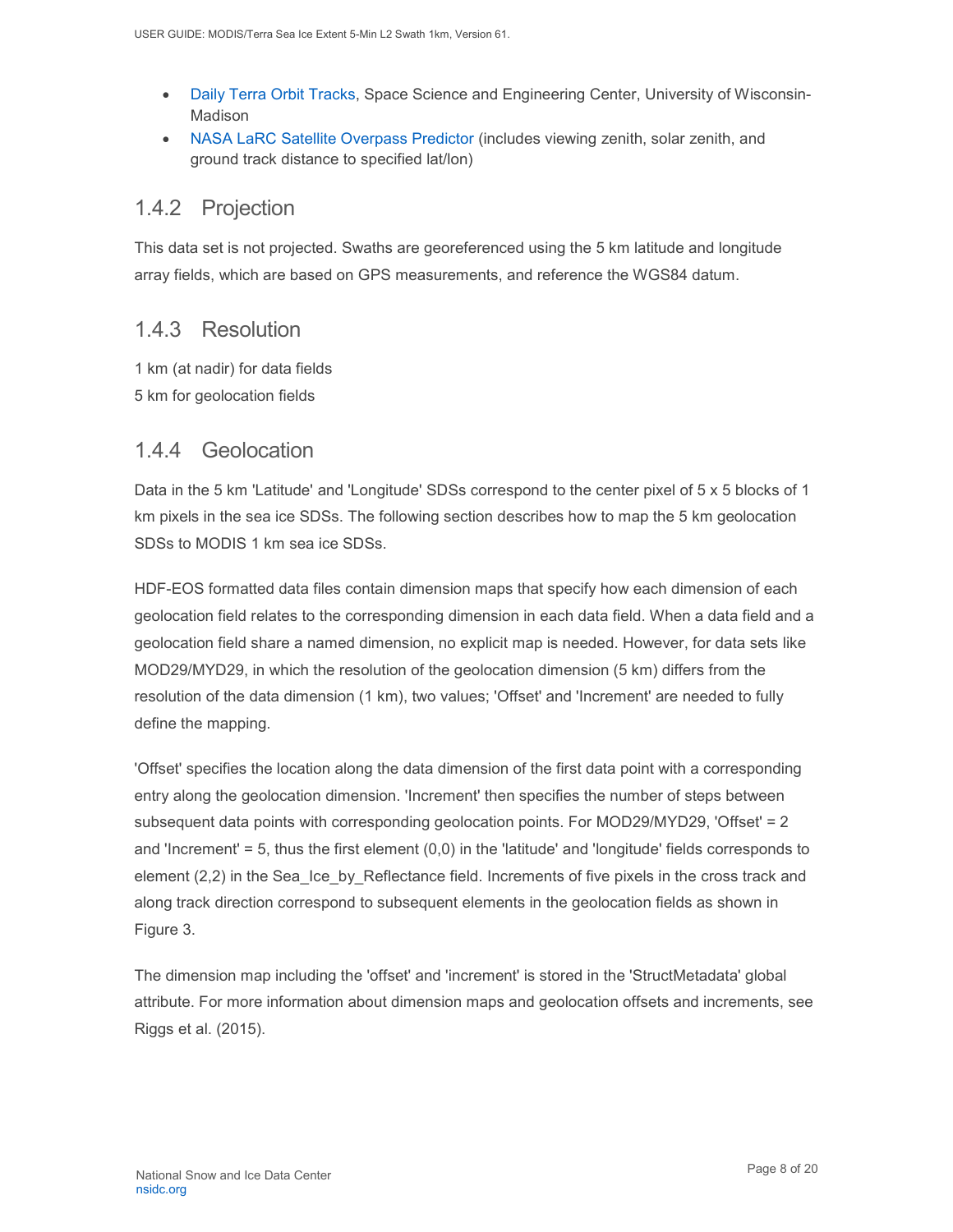

Figure 3**.** This figure shows how MOD29/MYD29 1 km data fields map to 5 km latitude and longitude geolocation fields.

# <span id="page-9-0"></span>1.5 Temporal Information

### <span id="page-9-1"></span>1.5.1 Coverage

MODIS Terra data are available from 24 February 2000 to present. However, because the NDSI depends on visible light, data are not produced when viewing conditions are too dark. In addition, anomalies over the course of the Terra mission have resulted in minor data outages. If you cannot locate data for a particular date or time, check the [MODIS/Terra Data Outages](http://modaps.nascom.nasa.gov/services/production/outages_terra.html) web page.

### <span id="page-9-2"></span>1.5.2 Resolution

Each data file contains five minutes of swath data (one scene).

# <span id="page-9-3"></span>2 DATA ACQUISITION AND PROCESSING

# <span id="page-9-4"></span>2.1 Background

The content of MODIS sea ice data files differs between day and night because visible data are not acquired when Earth's surface is dark. However, thermal data are acquired during both day and night. Users should be aware that swath data acquired during daylight, or during a mix of day and night mode, contain variables for both sea ice extent and ice surface temperature, while swath data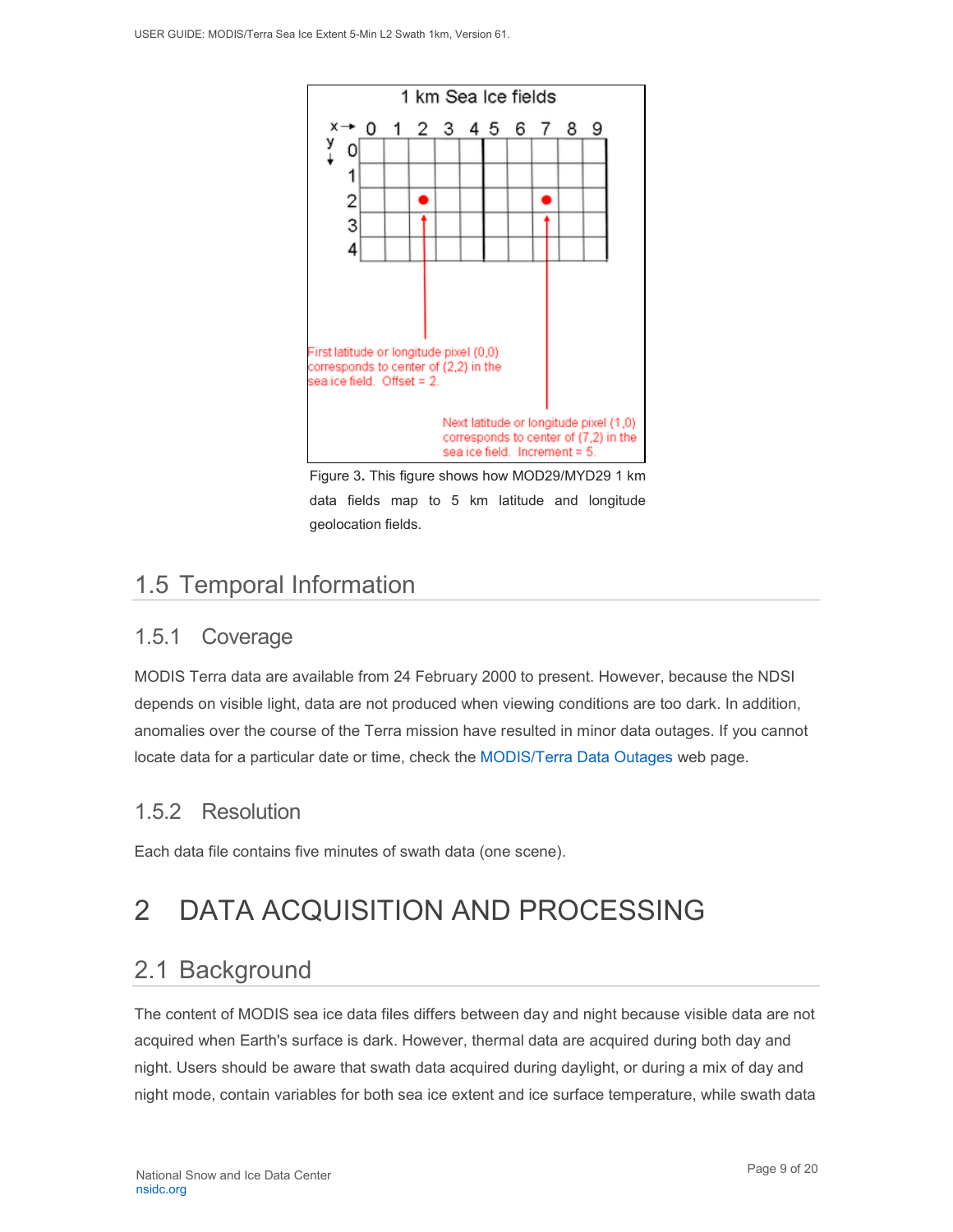acquired completely in night mode contain only the ice surface temperature variables. Thus, daily sea ice data sets are split into separate files for day and night.

**Note:** The DayNightFlag object, a metadata value stored with the CoreMetadata.0 global attribute, indicates whether the entire swath was acquired during daylight (day), darkness (night), or a mix of day and night (both).

# <span id="page-10-0"></span>2.2 Acquisition

MODIS scans the entire globe every one to two days. As such, most locations on Earth are imaged at least once per day and more frequently where swaths overlap (e.g. near the poles). Terra's sunsynchronous, near-circular polar orbit is timed to cross the equator from north to south (descending node) at approximately 10:30 A.M. local time.

#### **Ongoing changes in the Terra orbit**

The Terra flight operations team conducted [Terra's last inclination adjust maneuver](https://terra.nasa.gov/about/terra-orbital-drift) to maintain Terra's orbit in February 2020. The inclination adjust maneuvers were used to control the platform's 10:30 AM mean local time (MLT) equator crossing. [Terra will continue to drift](https://modis.gsfc.nasa.gov/news/individual.php?news_id=100378) and is expected to reach a 10:15 AM MLT in October 2022. At that time, the flight operations team will have Terra exit the Earth Sciences Constellation and lower Terra to an altitude of 694 km by performing two retrograde maneuvers. MLT will continue to drift after these maneuvers, reaching 9:00 AM around December 2025. Terra MODIS will [remain operational](https://landweb.modaps.eosdis.nasa.gov/cgi-bin/QA_WWW/displayCase.cgi?esdt=MOD&caseNum=PM_MOD_21264&caseLocation=cases_data&type=C6&_ga=2.237971648.1728476934.1634939670-1813231108.1634939670) and generate the full suite of products until the end of the mission in December 2025.

Earlier crossing times for a morning platform like Terra mean lower solar elevations leading to more prevalent shadows. This decrease in orbit altitude alters the spatial coverage of the sensor including possible gaps in spatial sampling, decreased spatial coverage, and higher spatial resolution. Products are mostly expected to be science quality except for reduced grid size (from lower altitude) and without a strict 16-day repeat of observations (from drift and changing orbit).

Details on the impact of the Constellation Exit on the quality of the product are being compiled and [will be](https://landweb.modaps.eosdis.nasa.gov/cgi-bin/QS/new/index.cgi)  [posted when available.](https://landweb.modaps.eosdis.nasa.gov/cgi-bin/QS/new/index.cgi)

## <span id="page-10-1"></span>2.3 Sources

Table 3 lists the MODIS C61 products that are used as inputs to the MODIS sea ice algorithm. For a detailed description of the MODIS sea ice detection algorithm, see the Algorithm Theoretical Basis Document (Hall et al., 2001).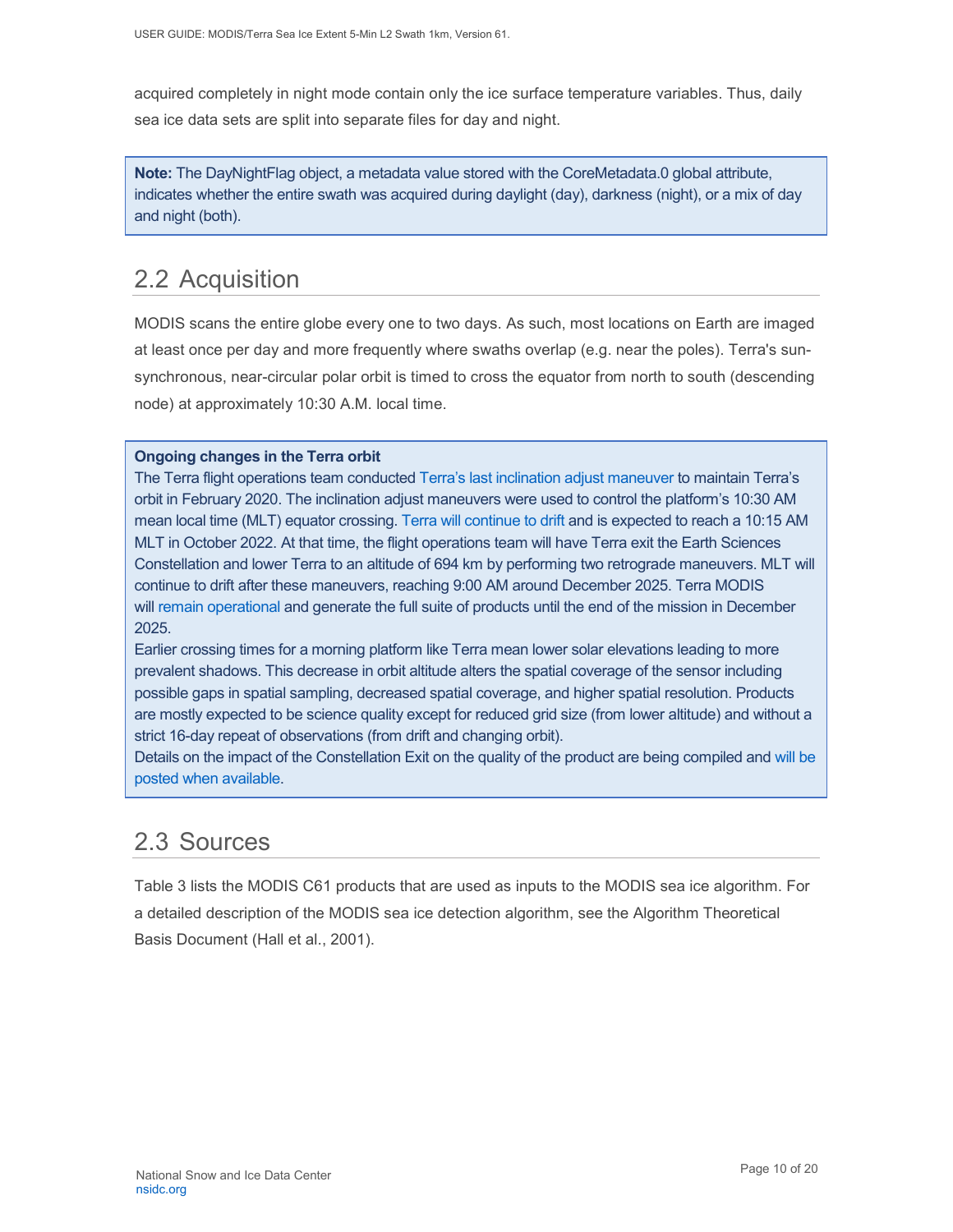| <b>Product ID</b> | <b>Long Name</b>                                                | Data Used                                                                                                                      |
|-------------------|-----------------------------------------------------------------|--------------------------------------------------------------------------------------------------------------------------------|
| MOD021KM          | <b>MODIS Level 1B</b><br>Calibrated and Geolocated<br>Radiances | Band: 1 (0.645 µm); Band: 2 (0.865 µm);<br>Band: 4 (0.555 µm); Band: 6 (1.640 µm);<br>Band: 31 (11.03 µm); Band: 32 (12.02 µm) |
| MOD <sub>03</sub> | <b>MODIS Geolocation</b>                                        | Land/Water Mask; Solar Zenith Angle; Latitude;<br>Longitude; Geoid Height                                                      |
| MOD35 L2          | <b>MODIS Cloud Mask</b>                                         | Unobstructed Field of View Flag; Day/Night Flag                                                                                |

Table 3. Inputs to the MODIS sea ice algorithm

## <span id="page-11-0"></span>2.4 Processing

The MODIS sea ice algorithm identifies ice-covered oceans by reflectance characteristics and IST using the split-window technique. A processing description for the sea ice, IST, and quality assurance (QA) parameters are described in the sections below, and a flow diagram for the MODIS sea ice algorithm is shown in Figure 4.



Figure 4. Flowchart showing the MOD29 and MYD29 sea ice algorithm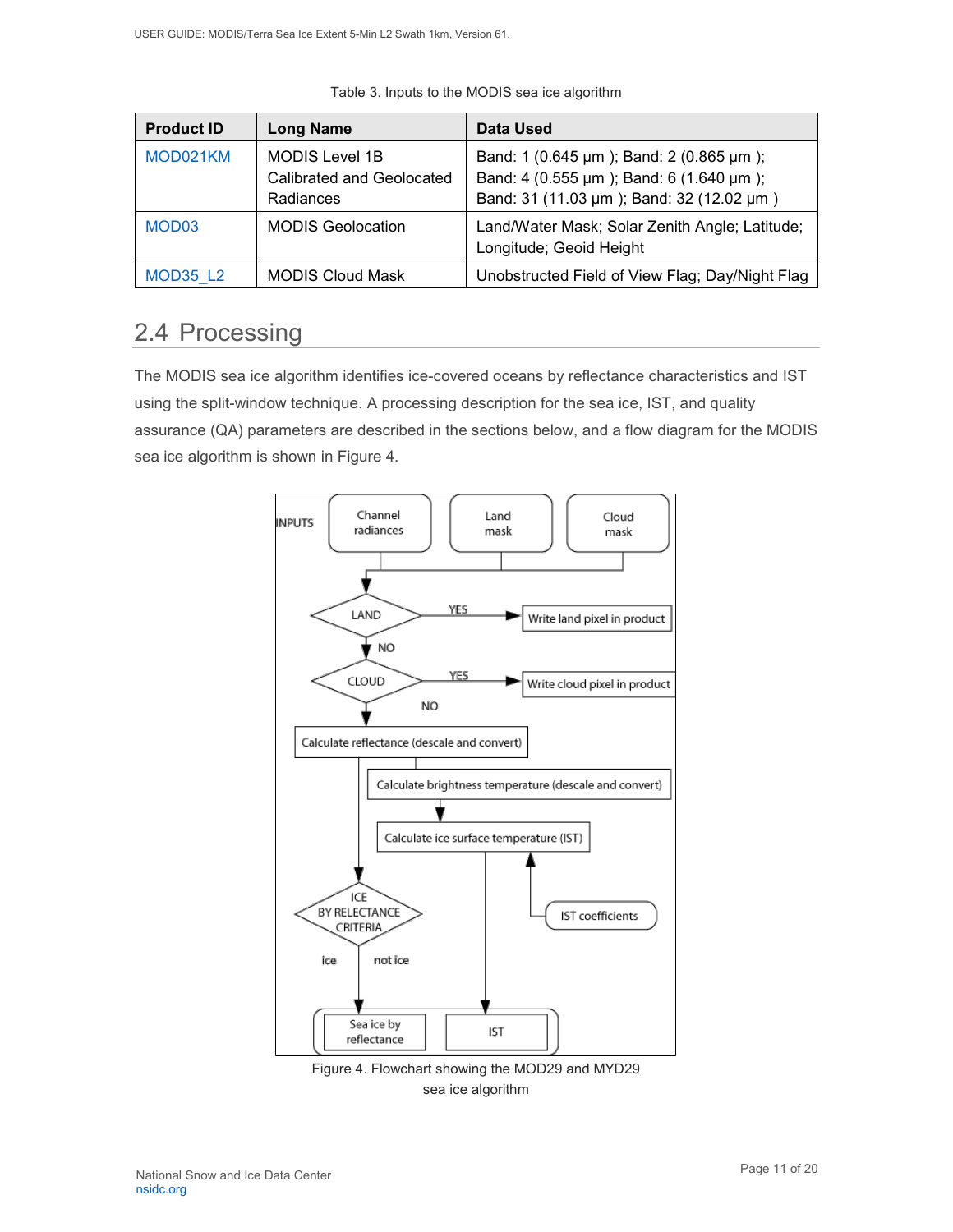# <span id="page-12-0"></span>2.4.1 Sea Ice

Sea ice analysis is constrained to daylight ocean pixels that have visible reflectance greater than 10 percent and are not obstructed by clouds. The MOD03 land/water mask is used to guide processing on oceans. The mask's three ocean categories: deep, moderate, and shallow, are all processed as ocean with no distinction between the categories.

Top-of-the-atmosphere (TOA) reflectance is read from MOD021KM and screened for missing and unusable data. Unusable data results from processing at L1B when the sensor radiance data fails to meet acceptable criteria. The algorithm maps missing MOD021KM data as 'missing' in the output. No action is taken in the algorithm to analyze missing data. If other anomalous conditions are encountered in the input data, the algorithm sets 'no decision' for that pixel, except for a few cases where a value indicating the source of the anomaly is written.

Land and inland water bodies are masked using the land/water mask in MOD03. Clouds are masked using the MODIS Cloud Mask (MOD35\_L2) 'unobstructed field-of-view' flag. If the flag is set to 'certain cloud', the pixel is set to 'cloud.' If the cloud flag is set to 'clear', or any level of possible cloud, the pixel is interpreted as 'clear.' That logic is used to increase the number of retrievals balanced against the cloud conservative nature of the cloud mask and accepts potential ice/cloud confusion and cloud contamination in IST.

Sea ice detection is achieved by using grouped criteria tests for sea ice reflectance characteristics in the visible and near-infrared regions. The algorithm assumes that sea ice is snow-covered and that the NDSI can be used to detect sea ice. The NDSI is computed from MODIS band 4 (0.55 µm) and band 6 (1.6 µm) as follows:

$$
NDSI = \frac{(band4 - band6)}{(band4 + band6)}
$$

Pixels that pass all of the following criteria tests are identified as sea ice and passed through for additional tests:

- $NDSI > 0.4$
- Band 2 (visible) reflectance > 0.11
- Band 1 reflectance > 0.10

The algorithm also conducts intermediate checks based on theoretical bounds of 0 to 1 for reflectance and -1.0 to +1.0 for the NDSI. However, the sea ice test is performed regardless of violations of these limits and the QA data is set to indicate an unusual condition with low quality result.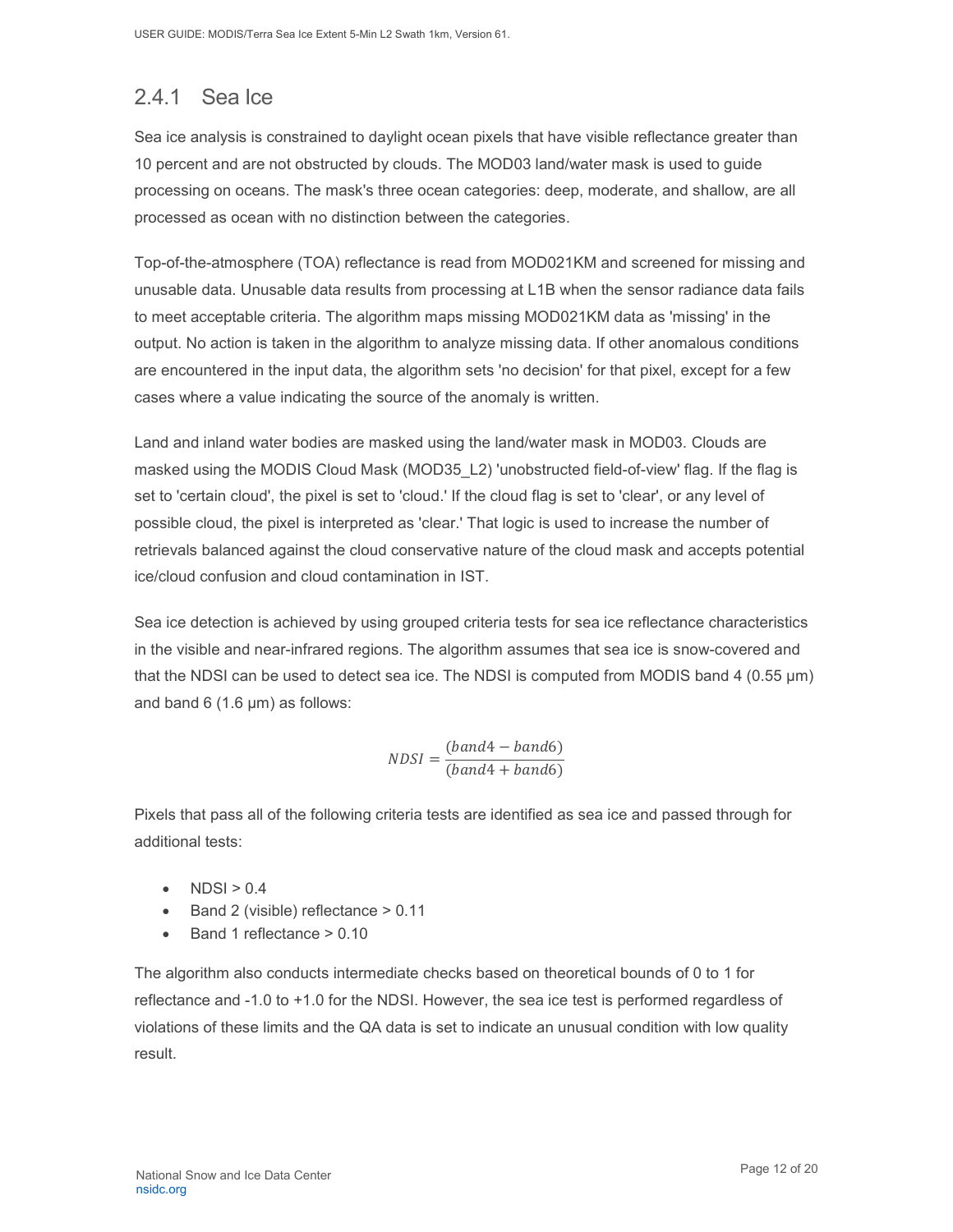# <span id="page-13-0"></span>2.4.2 IST

The IST algorithm is constrained to ocean pixels that are not obstructed by clouds and is run for daytime and nighttime data. The MOD03 land/water mask is used to guide processing on oceans. The mask's three ocean categories: deep, moderate and shallow, are all processed as ocean with no distinction between the categories.

Radiance data for bands 31 and 32 are read from MOD021KM and converted to brightness temperatures using a version of the Plank function:

$$
T = \frac{c_2 v}{\ln\left(1 + \left(\frac{e c_1 v^3}{E}\right)\right)}
$$

where:

 $T =$  brightness temperature (K)

 $c_1$  = 1.1910659 × 10<sup>-5</sup> m W·m<sup>-2</sup>·sr·cm<sup>-4</sup>

 $c_2$  = 1.438833 cm K

 $v =$  central wavelength in cm<sup>-1</sup>

 $E =$  radiance from sensor in m W·m<sup>-2</sup>·sr·cm<sup>-4</sup>

 $e =$  emissivity

ISTs are estimated using a split-window technique and a version of Key's equation for the Advanced Very High Resolution Radiometer (AVHRR) that was adapted for use with MODIS Channels 31 and 32 (Key et al., 1997):

$$
IST = a + bT_{31} + c(T_{31} - T_{32}) + d((T_{31} - T_{32})(sec(q) - 1))
$$

where:

 $T_{31}$  = brightness temperature of MODIS channel 31 (11 µm)

 $T_{32}$  = brightness temperature of MODIS channel 32 (12 µm)

 $q$  = sensor scan angle from nadir

 $a, b, c$ , and  $d$  are coefficients determined by a multilinear regression of brightness temperatures to estimated surface temperatures.

Coefficients for the IST equation were derived using MODIS spectral response functions and radiative transfer calculations. Different coefficients sets are used for each of three temperature ranges in the Northern and Southern Hemispheres as shown in Table 4: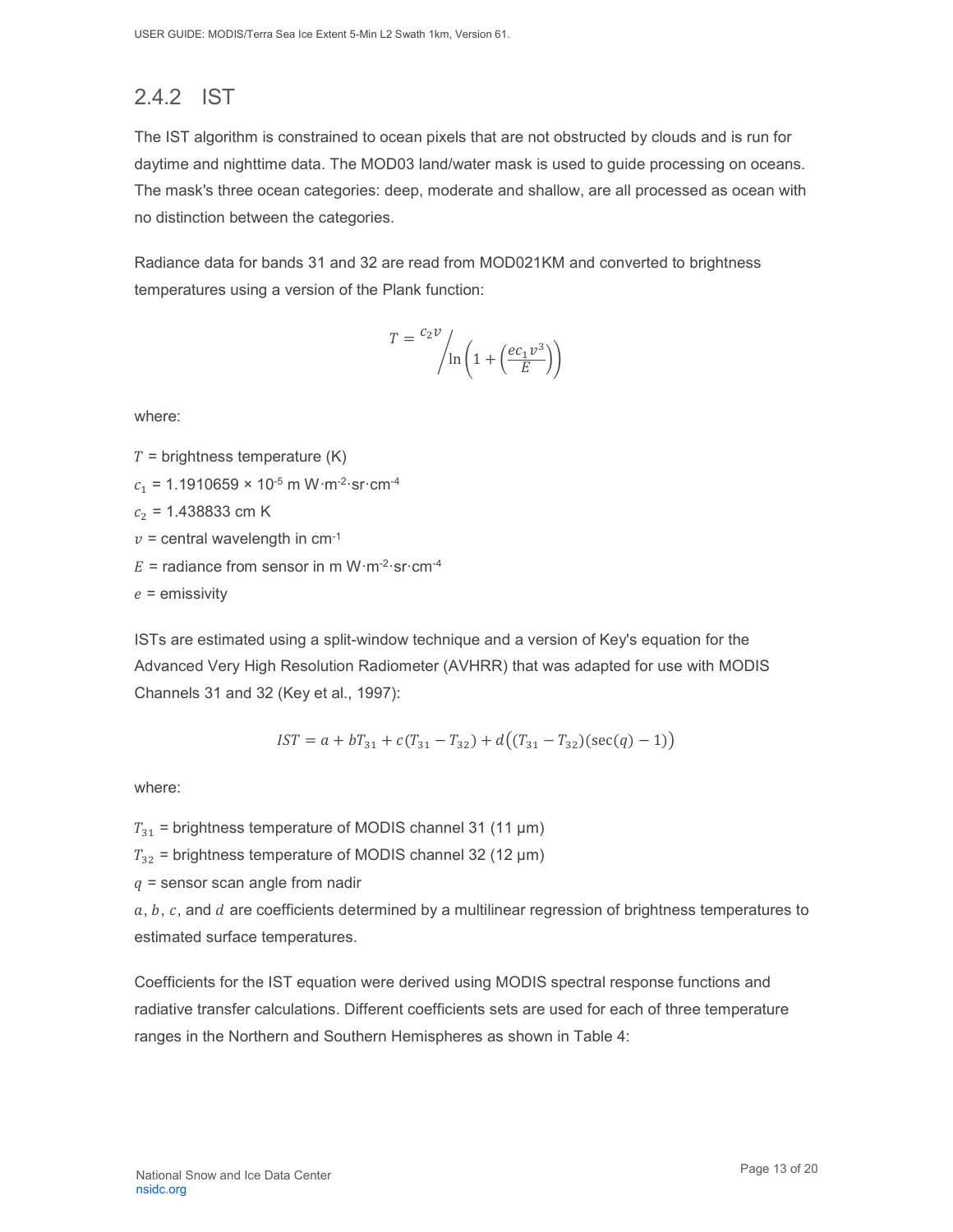| T (K)      | Coef. | N. Hemisphere | S. Hemisphere   |
|------------|-------|---------------|-----------------|
| < 240      | a     | -1.5711228087 | $-0.1594802497$ |
|            | b     | 1.0054774067  | 0.9999256454    |
|            | C     | 1.8532794923  | 1.3903881106    |
|            | d     | -0.7905176303 | -0.4135749071   |
| 240 to 260 | a     | -2.3726968515 | -3.3294560023   |
|            | b     | 1.0086040702  | 0.9999256454    |
|            | C     | 1.6948238801  | 1.2145725772    |
|            | d     | -0.2052523236 | 0.1310171301    |
| > 260      | a     | -4.2953046345 | -5.207360416    |
|            | b     | 1.0150179031  | 1.0194285947    |
|            | C     | 1.9495254583  | 1.5102495616    |
|            | d     | 0.197132579   | 0.2603553496    |

Table 4. N. and S. Hemisphere IST Coefficient Sets

The MOD021KM data is screened for missing data and for unusable data. Unusable data result from the processing at L1B when the sensor radiance data fails to meet acceptable criteria. MODIS data may be unusable for several reasons. Specifics of L1B processing and criteria can be found at the [MODIS Characterization Support Team](https://mcst.gsfc.nasa.gov/) (MCST) web page and in supporting documentation. In the case of missing data, the algorithm maps the data as 'missing' in the output product. No action is taken in the algorithm to make an analysis for missing data. If other anomalous conditions occur with the input data, the algorithm makes no decision for that pixel, except for a few anomalous conditions where a value indicating the source of the anomaly is written.

Quality checks are applied to the input data and at intermediate processing steps. If intermediate checks are failed, the quality value is lowered and the final quality value associated with a pixel is output. Clouds are masked using the MODIS Cloud Mask data product (MOD35\_L2) 'unobstructed field-of-view' flag for both daytime and nighttime data. If the cloud flag is set to 'clear' or any level of possible cloud, the pixel is interpreted as 'clear'. That logic is used to increase the number of retrievals balanced against the cloud conservative nature of the cloud mask and accepts potential ice/cloud confusion and cloud contamination in IST.

### <span id="page-14-0"></span>2.4.3 Sea Ice QA

The sea ice QA SDS provides an indication of the quality of the sea ice by reflectance algorithm output for each pixel. QA performed within the algorithm checks that the input data and calculated intermediate values lie within theoretical or expected ranges. The default QA value is good (0); if any of the data checks fail, the value is set to 'other' (1). If the algorithm was not applied, for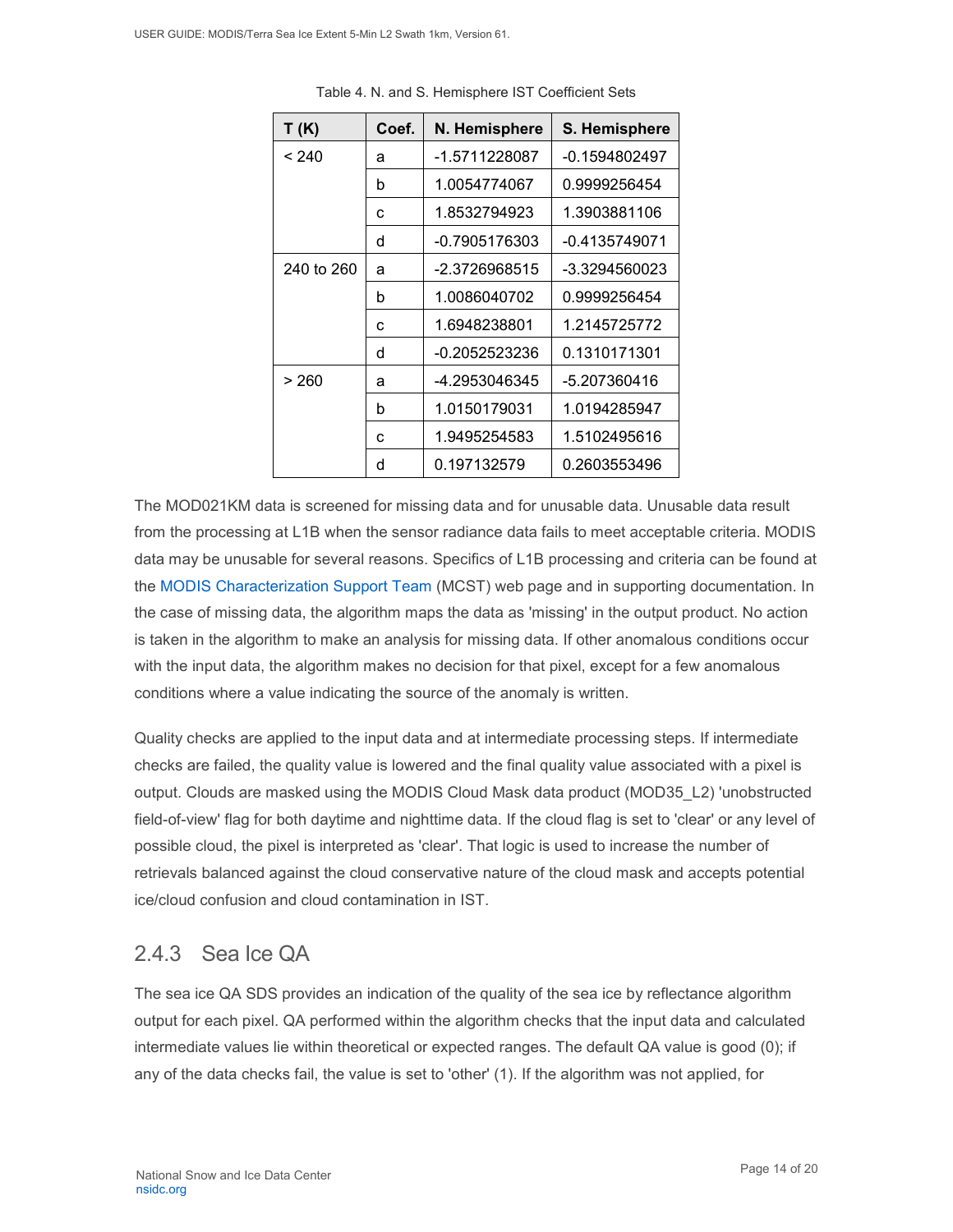example to a land pixel, then the mask value is output. Unless the input data is unusable or missing, the data quality will usually be set to good.

### <span id="page-15-0"></span>2.4.4 IST QA

The IST QA SDS provides an indication of the quality of the output data. The algorithm checks that the input data and calculated intermediate values lie within theoretical or expected ranges. The default QA value is good (0); if any of the data checks fail, the value is set to 'other' (1). If the algorithm was not applied, for example to a land pixel, then the mask value is output. Unless the input data is unusable or missing, the data quality will usually be set to good.

## <span id="page-15-1"></span>2.5 Quality Information

### <span id="page-15-2"></span>2.5.1 Sea Ice Extent

Sea ice extent has been evaluated by visual comparison with MODIS radiance imagery and comparative analysis with sea ice products and maps from other sources. Although the MODIS Science Team is not aware of any definitive quantitative evaluations, qualitative comparisons suggest that the sea ice extent maps can be very accurate under clear sky conditions, showing ice details at 1 km resolution. However, the extensive and frequent cloud cover in the Arctic factors against the use of MODIS data for monitoring sea ice conditions.

#### <span id="page-15-3"></span>2.5.2 IST

For the IST product, the algorithm is applied to all ocean pixels without pre-screening for the possible occurrence of sea ice. The IST algorithm is not a sea surface temperature algorithm and should not be used as one. ISTs in this data set are only relevant in the context of oceans and seas where sea ice occurs.

Water vapor and the presence of any clouds potentially degrades the accuracy of the ISTs. Under ideal conditions (clear skies and low water vapor), IST accuracy is estimated at 1-3 K (Hall et al., 2004, Scambos et al., 2006, Shuman et al., 2014, and Hall et al., 2015).

The IST algorithm utilizes the MODIS scan angle range of 55 degrees in the IST calculation. The science team has compared this convention with using the MODIS sensor zenith angle, which includes the surface curvature effect, and found that both geometries yield accurate ISTs; in general within 1 K of each other. The science team continues to evaluate the practice of using the fixed sensor scan angle to calculate ISTs.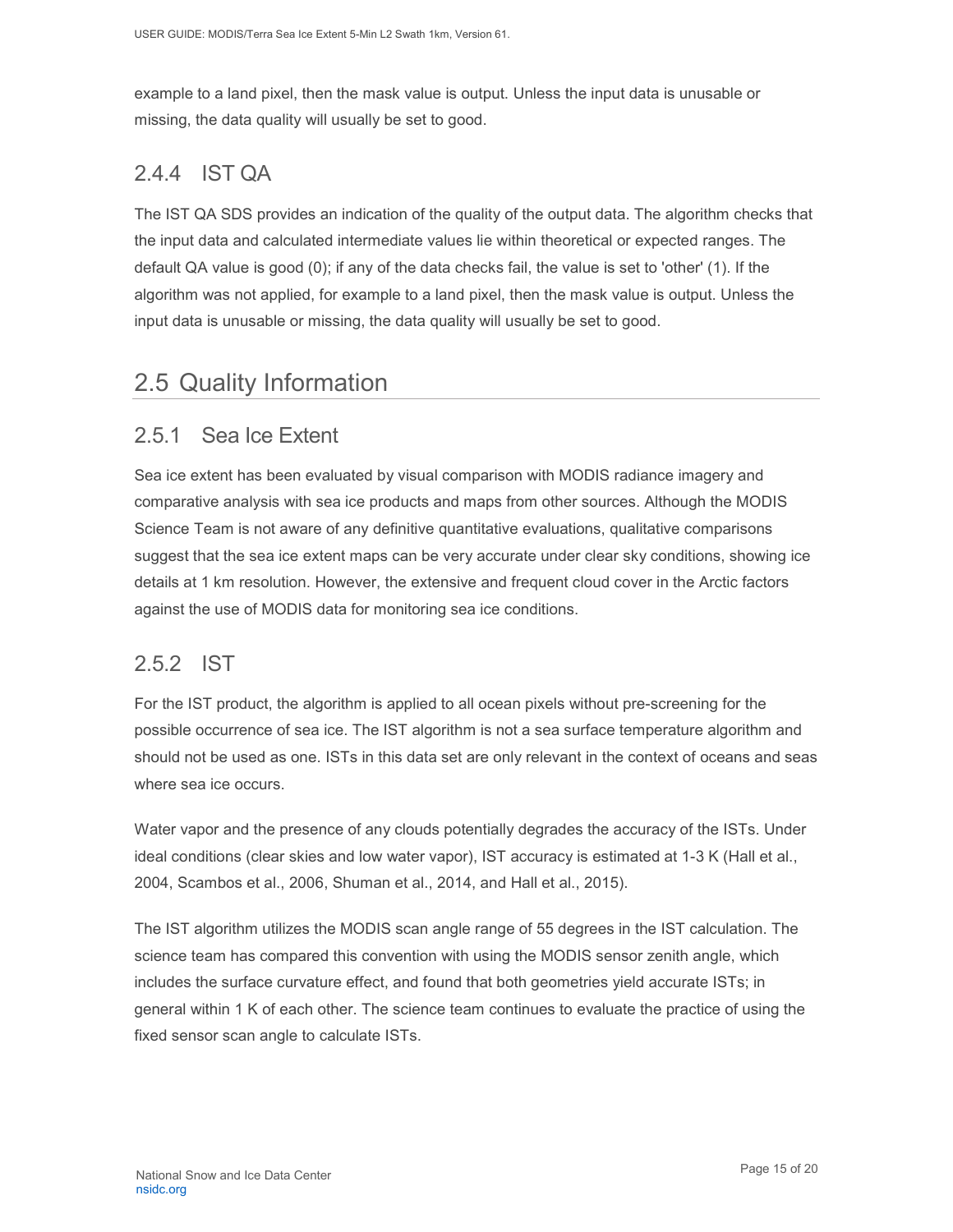## <span id="page-16-0"></span>2.5.3 Sea Ice and IST

For both the sea ice and IST data sets, discriminating between clouds and sea ice is challenging. Clouds are masked using the MOD35\_L2 cloud mask, and thus the accuracy and error of that product's algorithm propagates into MOD29/MYD29. Furthermore, the cloud conservative nature of MOD35 L2 tends to report sea ice as cloud under certain conditions. Users should also be aware that an artifact from the cloud mask product appears in MODIS sea ice data sets. In order to initialize the sea ice background flag, the cloud mask algorithm uses ancillary data with a relatively coarse spatial resolution: 25 km compared with the 1 km cloud mask resolution. This difference in the resolution of the background map sometimes creates artifacts in which cloud edges in the cloud mask have straight lines or 90 degree corners.

### <span id="page-16-1"></span>2.5.4 Geolocation

Geolocation accuracy is 50 m or less. Geolocation uncertainty is not evident in MODIS Level-2 products when viewed independently. However, when mapped to projections or to other maps, feature mismatches may occur (Lin et al., 2019).

### <span id="page-16-2"></span>2.5.5 Validation

MODIS sea ice data sets are considered validated at stage 2, meaning that accuracy has been assessed via comparisons with in situ data and other satellite sensors. See the [MODIS Land](https://modis-land.gsfc.nasa.gov/ValStatus.php?ProductID=MOD10/29)  [Team: Validation](https://modis-land.gsfc.nasa.gov/ValStatus.php?ProductID=MOD10/29) web page for details. In addition, the [NASA Goddard Space Flight Center:](https://landweb.modaps.eosdis.nasa.gov/)  MODIS/VIIRS [Land Product Quality Assessment](https://landweb.modaps.eosdis.nasa.gov/) website provides updated quality information for all MODIS land products.

# <span id="page-16-3"></span>2.6 Errors

Anomalies in the input data can propagate to the output. Refer to Table 3 for a list of the MODIS products that are input to the MOD29 algorithm.

## <span id="page-16-4"></span>2.7 Instrumentation

### <span id="page-16-5"></span>2.7.1 Description

The MODIS instrument provides 12-bit radiometric sensitivity in 36 spectral bands ranging in wavelength from 0.4 µm to 14.4 µm. Two bands are imaged at a nominal resolution of 250 m at nadir, five bands at 500 m, and the remaining bands at 1000 m. A ±55 degree scanning pattern at an altitude of 705 km achieves a 2330 km swath with global coverage every one to two days.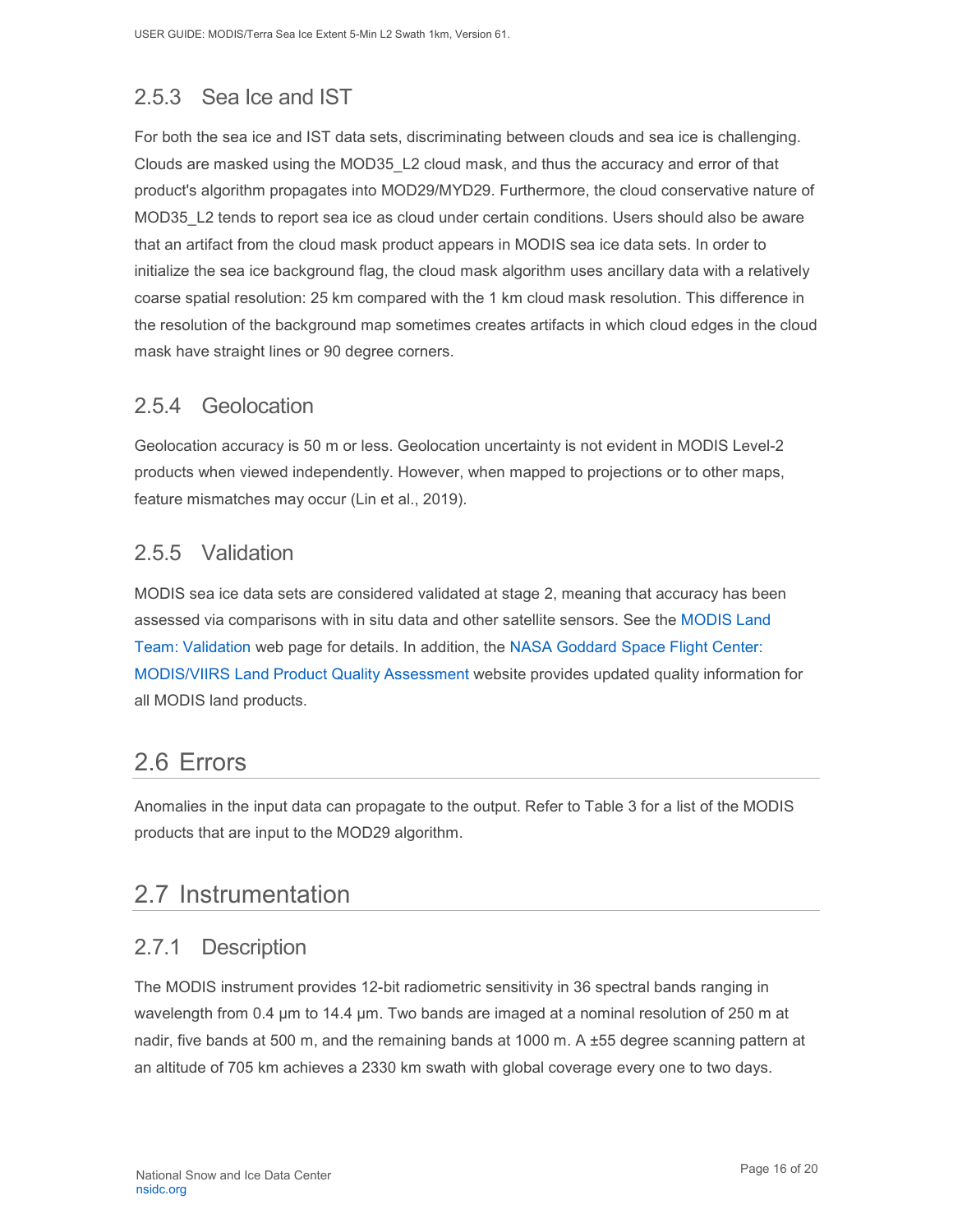The scan mirror assembly uses a continuously rotating, double-sided scan mirror to scan ±55 degrees and is driven by a motor encoder built to operate 100 percent of the time throughout the six-year instrument design life. The optical system consists of a two-mirror, off-axis afocal telescope which directs energy to five refractive objective assemblies, one each for the visible, near-infrared, shortwave infrared, middle-wavelength infrared, and long-wavelength infrared spectral regions.

The MODIS instruments on the Terra and Aqua space vehicles were built to NASA specifications by Santa Barbara Remote Sensing, a division of Raytheon Electronics Systems. Table 5 contains the instruments' technical specifications:

| Variable                   | <b>Description</b>                                                                            |
|----------------------------|-----------------------------------------------------------------------------------------------|
| Orbit                      | 705 km altitude, 10:30 A.M. descending node (Terra), sun-synchronous,<br>near-polar, circular |
| Scan Rate                  | 20.3 rpm, cross track                                                                         |
| Swath<br><b>Dimensions</b> | 2330 km (cross track) by 10 km (along track at nadir)                                         |
| Telescope                  | 17.78 cm diameter off-axis, afocal (collimated) with intermediate field stop                  |
| Size                       | $1.0 \text{ m} \times 1.6 \text{ m} \times 1.0 \text{ m}$                                     |
| Weight                     | 228.7 kg                                                                                      |
| Power                      | 162.5 W (single orbit average)                                                                |
| Data Rate                  | 10.6 Mbps (peak daytime); 6.1 Mbps (orbital average)                                          |
| Quantization               | 12 bits                                                                                       |
| Spatial<br>Resolution      | 250 m (bands 1-2)<br>500 m (bands 3-7)<br>1000 m (bands (8-36)                                |
| Design Life                | 6 years                                                                                       |

| Table 5. MODIS Technical Specifications |  |  |
|-----------------------------------------|--|--|
|-----------------------------------------|--|--|

### <span id="page-17-0"></span>2.7.2 Calibration

MODIS has a series of on-board calibrators that provide radiometric, spectral, and spatial calibration of the MODIS instrument. The blackbody calibrator is the primary calibration source for thermal bands between 3.5 µm and 14.4 µm, while the Solar Diffuser (SD) provides a diffuse, solar-illuminated calibration source for visible, near-infrared, and short wave infrared bands. The Solar Diffuser Stability Monitor tracks changes in the reflectance of the SD with reference to the sun so that potential instrument changes are not incorrectly attributed to changes in this calibration source. The Spectroradiometric Calibration Assembly provides additional spectral, radiometric, and spatial calibration.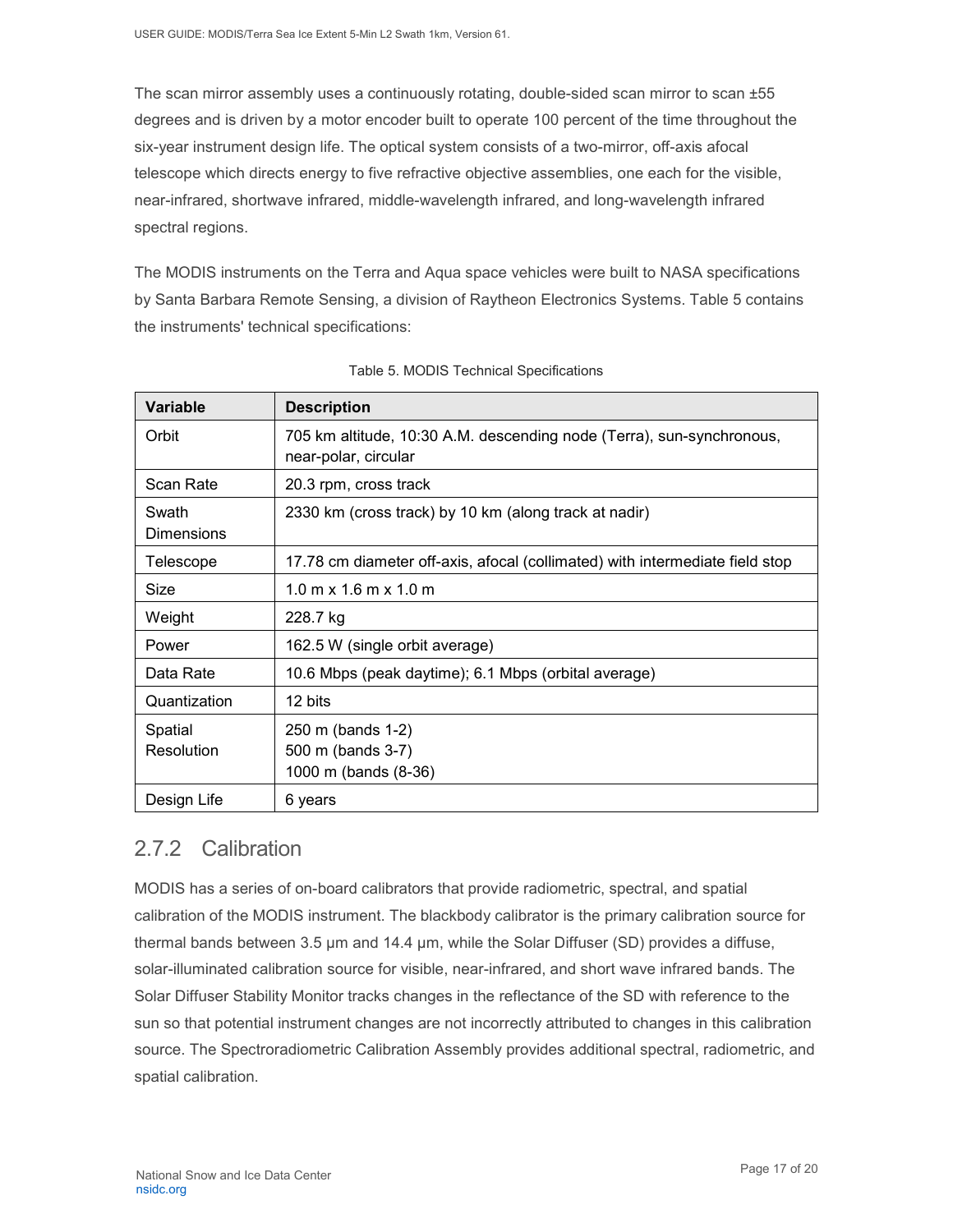MODIS uses the moon as an additional calibration technique and for tracking degradation of the SD by referencing the illumination of the moon since the moon's brightness is approximately the same as that of the Earth. Finally, MODIS deep space views provide a photon input signal of zero, which is used as a point of reference for calibration.

For additional details about the MODIS instruments, see NASA's [MODIS | About](http://modis.gsfc.nasa.gov/about/) Web page.

# <span id="page-18-0"></span>3 SOFTWARE AND TOOLS

The following sites can help you identify the right MODIS data for your study:

- [NASA's Earth Observing System Data and Information System | Near Real-Time Data](http://earthdata.nasa.gov/data/near-real-time-data/rapid-response)
- NASA [Goddard Space Flight Center | MODIS Land Global Browse Images](https://landweb.modaps.eosdis.nasa.gov/cgi-bin/browse/browseMODIS.cgi)
- [MODIS Land Discipline Group \(MODLAND\) Tile Calculator](http://landweb.nascom.nasa.gov/cgi-bin/developer/tilemap.cgi)
- [Tile Bounding Coordinates for the MODIS Sinusoidal Grid](http://modis-land.gsfc.nasa.gov/pdf/sn_bound_10deg.txt)

The following resources are available to help users work with MODIS data:

- The HDF-EOS to [GeoTIFF Conversion Tool \(HEG\)](https://wiki.earthdata.nasa.gov/display/DAS/HEG%3A++HDF-EOS+to+GeoTIFF+Conversion+Tool) can reformat, re-project, and perform stitching/mosaicing and subsetting operations on HDF-EOS objects.
- [HDFView](https://www.hdfgroup.org/downloads/hdfview/) is a simple, visual interface for opening, inspecting, and editing HDF files. Users can view file hierarchy in a tree structure, modify the contents of a data set, add, delete and modify attributes, and create new files.
- [What is HDF-EOS? an NSIDC FAQ](https://nsidc.org/support/faq/what-hdf-eos)
- [The MODIS Conversion Toolkit \(MCTK\) plug-in for ENVI](https://github.com/dawhite/MCTK) can ingest, process, and georeference every known MODIS data set, including products distributed with EASE-Grid projections. The toolkit includes support for swath projection and grid reprojection and comes with an API for large batch processing jobs.

# <span id="page-18-1"></span>4 RELATED WEBSITES

The following resources provide additional information about MODIS Version 6.1 data, including known problems, production schedules, and future plans:

- [The MODIS Snow and Sea Ice Global Mapping Project](http://modis-snow-ice.gsfc.nasa.gov/)
- [NASA LDOPE | MODIS/VIIRS Land Product Quality Assessment](https://landweb.modaps.eosdis.nasa.gov/cgi-bin/QS/new/index.cgi)
- [MODIS Land Team Validation | Status for Snow Cover/Sea Ice \(MOD10/29\)](https://modis-land.gsfc.nasa.gov/ValStatus.php?ProductID=MOD10/29)

# <span id="page-18-2"></span>5 CONTACTS AND ACKNOWLEDGMENTS

#### **George Riggs**

NASA Goddard Space Flight Center (GSFC) Greenbelt, MD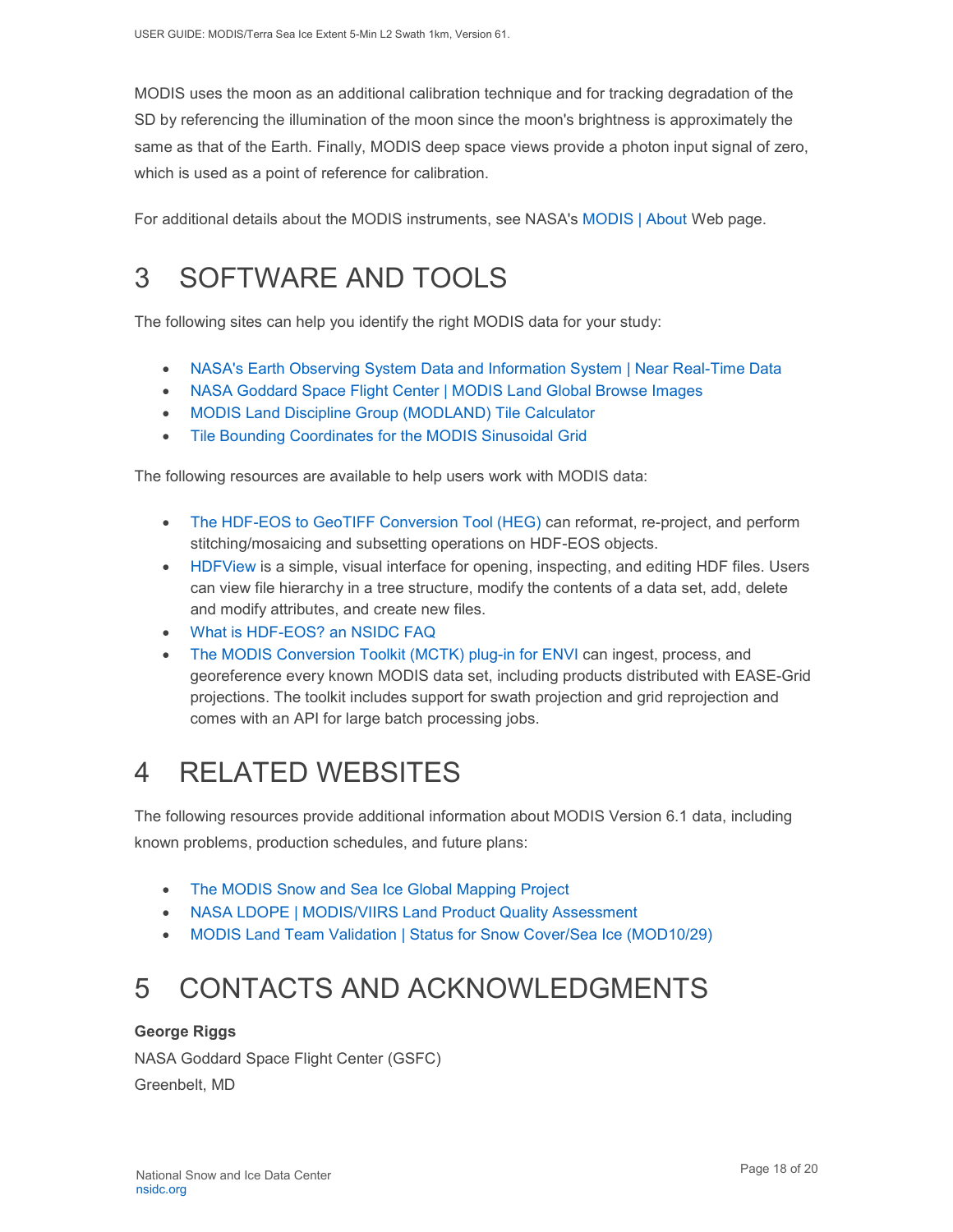USER GUIDE: MODIS/Terra Sea Ice Extent 5-Min L2 Swath 1km, Version 61.

**Dorothy Hall**  ESSIC / University of Maryland College Park, MD

**Miguel Roman**  NASA Goddard Space Flight Center (GSFC) Greenbelt, MD

# <span id="page-19-0"></span>6 REFERENCES

Hall, D.K., Riggs, G.A. and Salomonson, V.V. 2001. Algorithm Theoretical Basis Document (ATBD) for MODIS Snow and Sea Ice-Mapping Algorithms. [Guide.](https://modis-snow-ice.gsfc.nasa.gov/?c=atbd) NASA Goddard Space Flight Center, Greenbelt, MD.

Hall, D.K., J.R. Key, K.A. Casey, G.A. Riggs, and D.J. Cavalieri. 2004. Sea Ice Surface Temperature Product From MODIS. *IEEE Transactions on Geoscience and Remote Sensing*, 42(5): 1076-1087. [https://doi.org/10.1109/TGRS.2004.825587.](https://doi.org/10.1109/TGRS.2004.825587)

Key, J. R., J. B. Collins, C. Fowler, and R.S. Stone. 1997. High latitude surface temperature estimates from thermal satellite data. *Remote Sensing of the Environment*, 61(2): 302-309. [https://doi.org/10.1016/S0034-4257\(97\)89497-7.](https://doi.org/10.1016/S0034-4257(97)89497-7)

Lin, G., Wolfe, R.E., Zhang, P., Tilton, J.C., Dellomo, J.J. and Bin Tan. 2019. Thirty-six combined years of MODIS geolocation trending. *Proc. SPIE 11127*, Earth Observing Systems XXIV, 1112715. [http://dx.doi.org/10.1117/12.826598.](http://dx.doi.org/10.1117/12.826598)

Masuoka, E., A. Fleig, R.E. Wolfe, and F. Patt. 1998. Key characteristics of MODIS data products. *IEEE Transactions on Geoscience and Remote Sensing* 36(4): 1313-1323. <https://dx.doi.org/10.1109/36.701081>

Riggs, G.A. and D.K. Hall. 2015. MODIS Sea Ice Products User Guide to Collection 6.1. NASA Goddard Space Flight Center, Greenbelt, MD. (See [PDF\)](https://nsidc.org/sites/nsidc.org/files/technical-references/MOD29_C61_UserGuide.pdf)

Scambos, T.A., T.M. Haran, and R. Massom. 2006. Validation of AVHRR and MODIS ice surface temperature products using in situ radiometers. *Annals of Glaciology*, 44:345-351.

Shuman, C.A., D.K. Hall, N.E. DiGirolamo, T.K. Mefford, and M.J. Schnaubelt. 2014. Comparison of near-surface air temperatures and MODIS ice-surface temperatures at Summit, Greenland (2008-2013). *Journal of Applied Meteorology and Climatology*, 53(9):2171-2180. <http://dx.doi.org/10.1175/JAMC-D-14-0023.1>